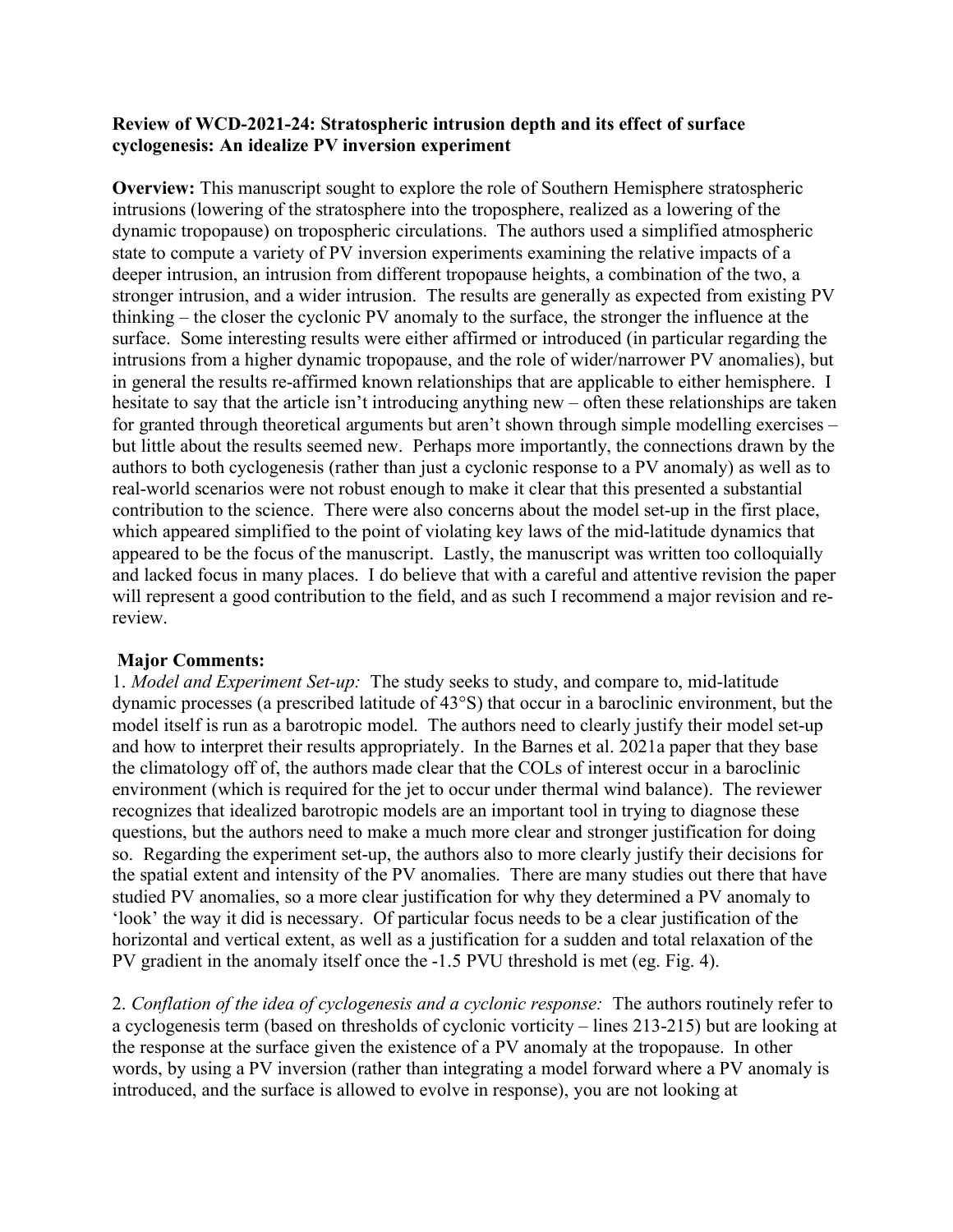cyclogenesis, but instead the existence of a cyclonic circulation due to the existence of a PV anomaly. This undermines several components of the results, both when the authors discuss the surface circulation due to the PV anomaly as well as when they make points on the potential evolution of the anomaly were it allowed to evolve in time. Further, their discussion of these points leave concern about a lack an understanding of PV dynamics. If the PV anomaly and surface cyclone are vertically stacked (as they are in the results), and this is a dry barotropic environment, the vorticity anomalies are the only factor at hand that can influence the system, meaning only movement is allowed rather than intensification. Thus, the surface cyclone cannot undergo further development from an intensification standpoint, and the same holds for the upper level cyclone – thus leaving the question of how the system can ever 'develop its own closed, cyclonic circulation (or COL)' (line 303). A very careful examination and reworking of this discussion is critical for the interpretation of the results.

3. *Dynamic interpretation/explanation of experimental results:* The results here are interesting – but lack a fair bit of interpretation from a PV framework regarding why the responses are occurring. The authors make some efforts on this front, but more needs to be done beyond just reporting the results to really enhance the impact of this study. For example, experiment 4 (changing the intensity of the PV anomaly) shows almost no change in response despite a presumably stronger PV gradient (though it might not be that much stronger given the experiment set-up). The results are interesting – but there's little to no interpretation for why we see the response we do. The same goes for experiment 5 – the authors report the change in tropospheric circulation but provide little interpretation for why. For example – why do we see a decrease in cyclonic relative vorticity with a widening PV anomaly? How can this be interpreted in a PV framework? Why is the surface circulation so much stronger?

## **Minor comments:**

## *General comments:*

- The manuscript reads *very* colloquially which is problematic. Please carefully check through the manuscript to identify instances where this occurs – I've identified some examples here, but there are many others throughout:
	- o L40: Air can be advected or diabatically altered, but it cannot be 'introduced' to another region of the atmosphere.
	- o L42-43: The term 'basic' here isn't necessary, and acts to undermine your study (there's little basic about PV theory – it's an advanced synoptic-dynamic topic that readers may not be familiar with).
	- o L67-80: You use the term 'This study examines/looks at/aims' too much here aim to rework a bit.
	- o L92: 'diagnostic for reanalysis sets to diagnose' aim to avoid repetitive words in a single sentence (there were several of these in the manuscript)
	- o L237-238 and elsewhere: Unless quantifying, avoid using the term 'stronger' and 'weaker' or similar qualitive statements (other examples include 'meagre' in L370 or 'massive' in L378)